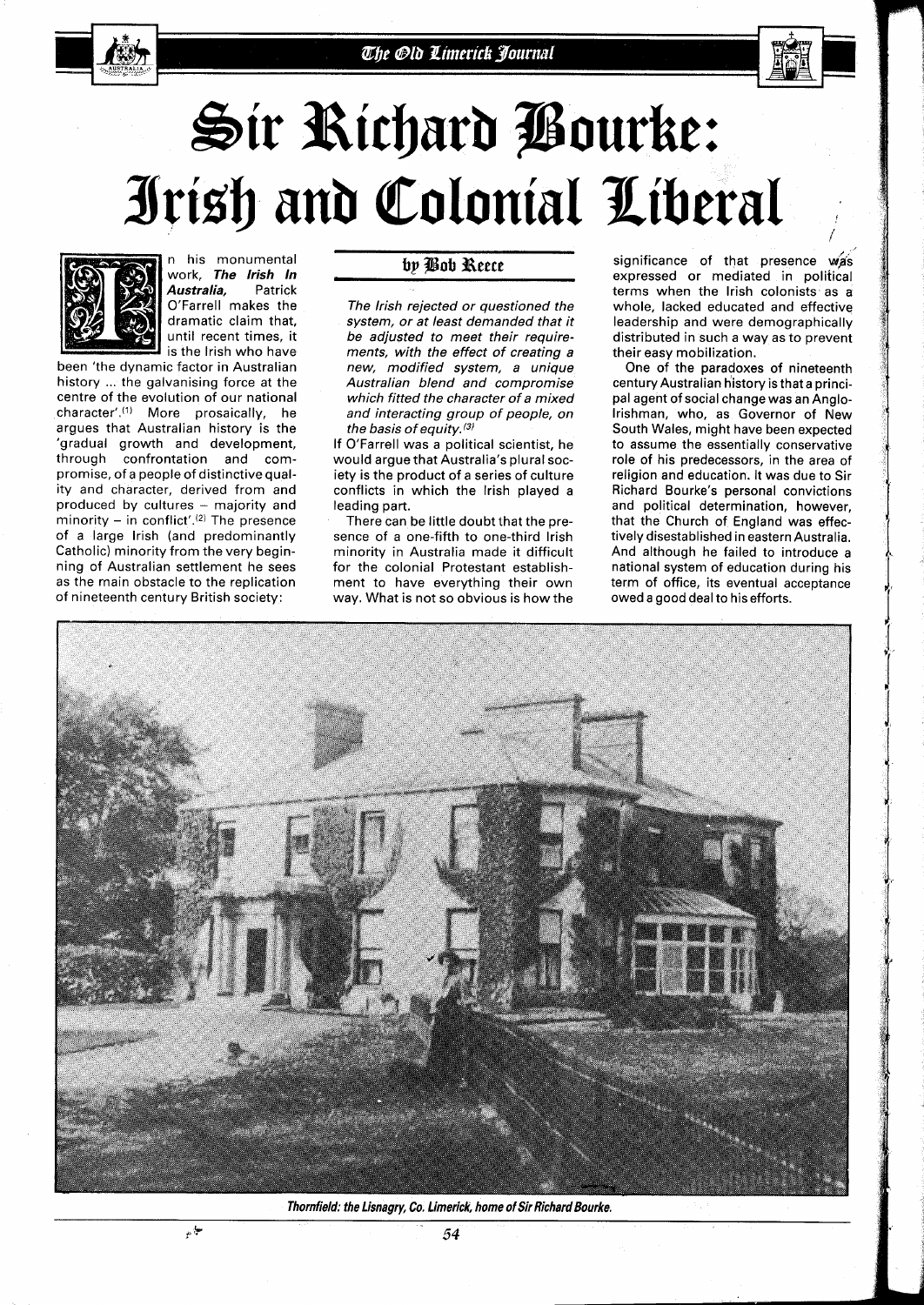

**Portrait of Darling, 7th Governor of New South Wales, from a contemporary engraving by John Linnell. Darling's stern and uncompromising attitude led to his eventual downfall.** 

The story of Bourke's life and his governorship of New South Wales between 1831 and 1837 has been ably told by Hazel King in a full-length biography published in 1971 and in a number of articles,<sup>(4)</sup> but before we proceed to examine his important religious and educational reforms, it may be useful to say something about his Irish background and the political philosophy that he brought to Australia.

Although Bourke was born in Dublin in 1777, the son of a spendthrift landowner, he received his entire education in England at Westminister School and at Oxford, where he finally graduated in 1798. He also came under the influence of Edmund Burke, who was a distant relative, and whose house was young Richard's real home during that time. In retirement in Limerick many years later, Bourke set about editing a collection of his kinsman's letters in association with Lord Fitzwilliam.<sup>(5)</sup>

With money that he was obliged to borrow in Dublin and Limerick, the twenty-one year old Bourke purchased a commission and in November, 1798, was gazetted as an ensign in the Grenadier Guards. After active service against the French in the Netherlands, where he was seriously wounded through both jaws, Bourke spent some years at the Military College at High Wycombe, where he was appointed Superintendent of the Junior Department in 1805.

After a brief interlude in 1807 with a British expeditionary force in South America, where he became fluent in Spanish, Bourke went to Lisbon with a British convoy in early 1809, and, after some time in the Quarter Master Gen reral's Department, was sent by Sir Arthur Wellesley on a mission to Spain

حبي



**7he Roman Catholic Bishop, John Bede Polding, supported Bourke'sschoolplan'.** 

to liaise with General Cuesta, who was opposing Napoleon. He acquitted himself so well during the delicate negotiations with Cuesta that he seemed set to be appointed by Wellington as his Military Secretary. However, news that his wife was gravely ill persuaded him to return to England and thus to forego a promising military career.

Although he had inherited a modest amount of land from his father in Ireland, it was all under lease and, in 1810, he decided to make a permanent home for his family at Thornfield, an estate with a house and 180 acres of land five miles outside Limerick City. During the next twenty-five years, interrupted only by another short term of service in Spain, Bourke lived the life of a small landowner and magistrate in Co. Limerick, and learned at first hand the condition of rural Ireland and the effects of religious discrimination.

In his correspondence with a former colleague at the Military College,

Bourke revealed the sensibilities of an English liberal who was gradually becoming identified with the problems of a beleaguered Ireland. While supporting the Union, he was repelled by what he called 'the abominable system of government<sup>'(6)</sup> that was its price. In his view, sectarian antagonisms were kept up by the British establishment 'for the mere purpose of leaving the Government in the hands of a few miserable and abandoned jobbers of the Protestant persuasion  $-$  and for this advantage, and this alone, is the Empire deprived of that great accession of vital strength which might be derived from the attachment and affections of the Population'. $(7)$ 

Giving evidence before a House of Lords select committee on Ireland in 1825, Bourke emphasised that Roman Catholics were acutely aware of the discrimination exercised against them in -the judicial system, and that this had brought the law into disrepute: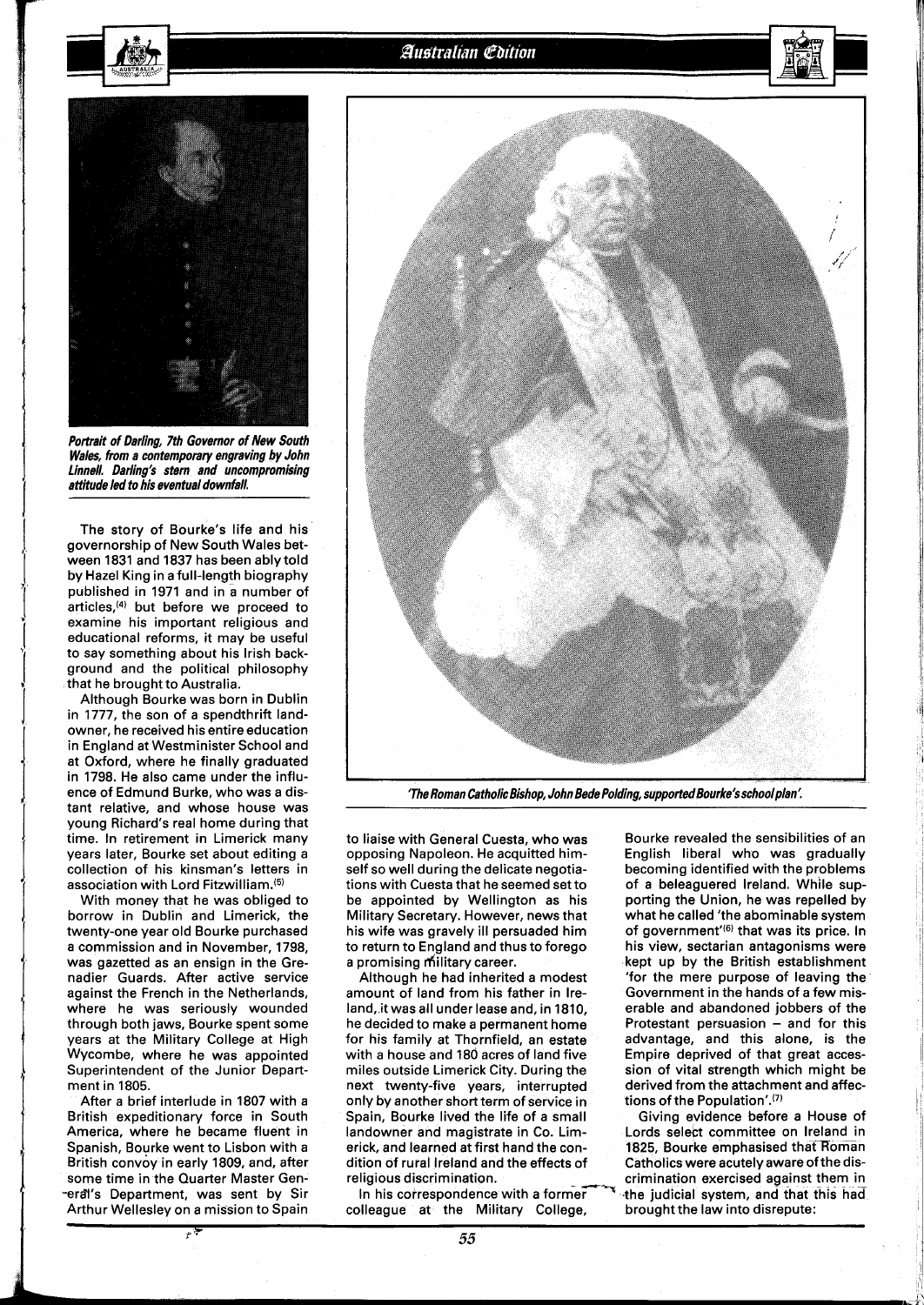The Old Limerick Journal



**Castleconnell: Bourke retired to his Thornfield home near Castleconnell, Co. Limerick,** in **1838.** 

There have been to my knowledge instances of partiality in the administration of the laws by Justices; where favour has been shown to a Protestant, to the prejudice of a Catholic ... the general impression upon their minds is, that as Catholics, they have not the same chances of impartiality in judicial proceedings.<sup>(8)</sup>

Committed to the cause of abolishing all religious disabilities, he actively supported Thomas Spring-Rice, first Lord Monteagle, who was the Whig member for Limerick, in the House of Commons between **1820** and **1832.** 

Although Bourke was an Anglican, he was a strong supporter of religious freedom and equality and of a statecontrolled system of education which would socialise new generations, in such a way as to minimise sectarian suspicions and strife. He came into close contact with the older-established Anglo-Irish families of the Limerick area, the Spring-Rices, O'Briens and de Veres, whose enlightened views on religious and social questions appealed to his own liberal inclinations. From his long correspondence with Thomas Spring-Rice, who seems to have been his closest friend, we know that Bourke was associated with the most progressive elements within Anglo-Irish society.(9)

After a three-year term as Lieutenant Governor of Cape Colony, which he

took on for largely financial reasons, Bourke was appointed Governor of New South Wales, and arrived in Sydney in December, **1831,** to an enthusiastic welcome. His predecessor, Sir Ralph Darling, had been an efficient but unpopular administrator and news of Bourke's liberal views guaranteed him the support of those colonists in opposition to the 'exclusivist' or Tory elite, whose dearest wish was to replicate the pattern of class-based and Anglican-dominated British society.

The new governor's actions did not disappoint his supporters, many of whom were of convict origin and bitterly resented the efforts of the 'exclusivists' to maintain social and political divisions based to some extent on bond and free status. Bourke's reforms of the magistracy demonstrated very clearly that he would not tolerate the concentration of power in the hands of the landed gentry. His land legislation of **1836** was also an attempt to rationalise and control the use of Crown lands for pastoral purposes to the general benefit.

Bourke also signalled his commitment to religious toleration by appointing an Irish Roman Catholic lawyer, Roger Therry, Chairman of Quarter Sessions, an important salaried post emerge as one of Bourke's most pow-<br>which had been sought by some inf-<br>luential Protestants. At the same time,<br>it has the said that Therm had been. From a Starley Session of State for which had been sought by some inf-<br>luential Protestants. At the same time. it has to be said that Therry had been Edward Stanley, Secretary of State for

one of Bourke's principal allies since his arrival and that the governor was rewarding him for his valuable support.

It was in the area of religion and education that Bourke's personal interest and determination were most clearly expressed. Largely through the efforts of Archdeacon Thomas Hobbes Scott, an attempt had been made in **1825,** in the form of the Church and School Corporation, to set up the Church of England as the Established Church and to endow it with sufficient land to provide an independent income for its clergy and its schools. In theory, this would enable it to exercise a monopoly of education in the colony through a system of Anglican parish schools.

Although one-seventh of all land subsequently surveyed had been duly reserved to the Church of England, it had not been developed or sold and consequently provided an obstacle to the expansion of settlement. Bourke quickly sought permission from the Secretary of State for Colonies to terminate the Corporation and dispose of its lands, although dissolution was not authorised until **1833,** due to the lobbying by Scott's successor, Archdeacon William Grant Broughton, who was to emerge as one of Bourke's most powerful opponents.<br>- In 1833 Bourke also enunciated to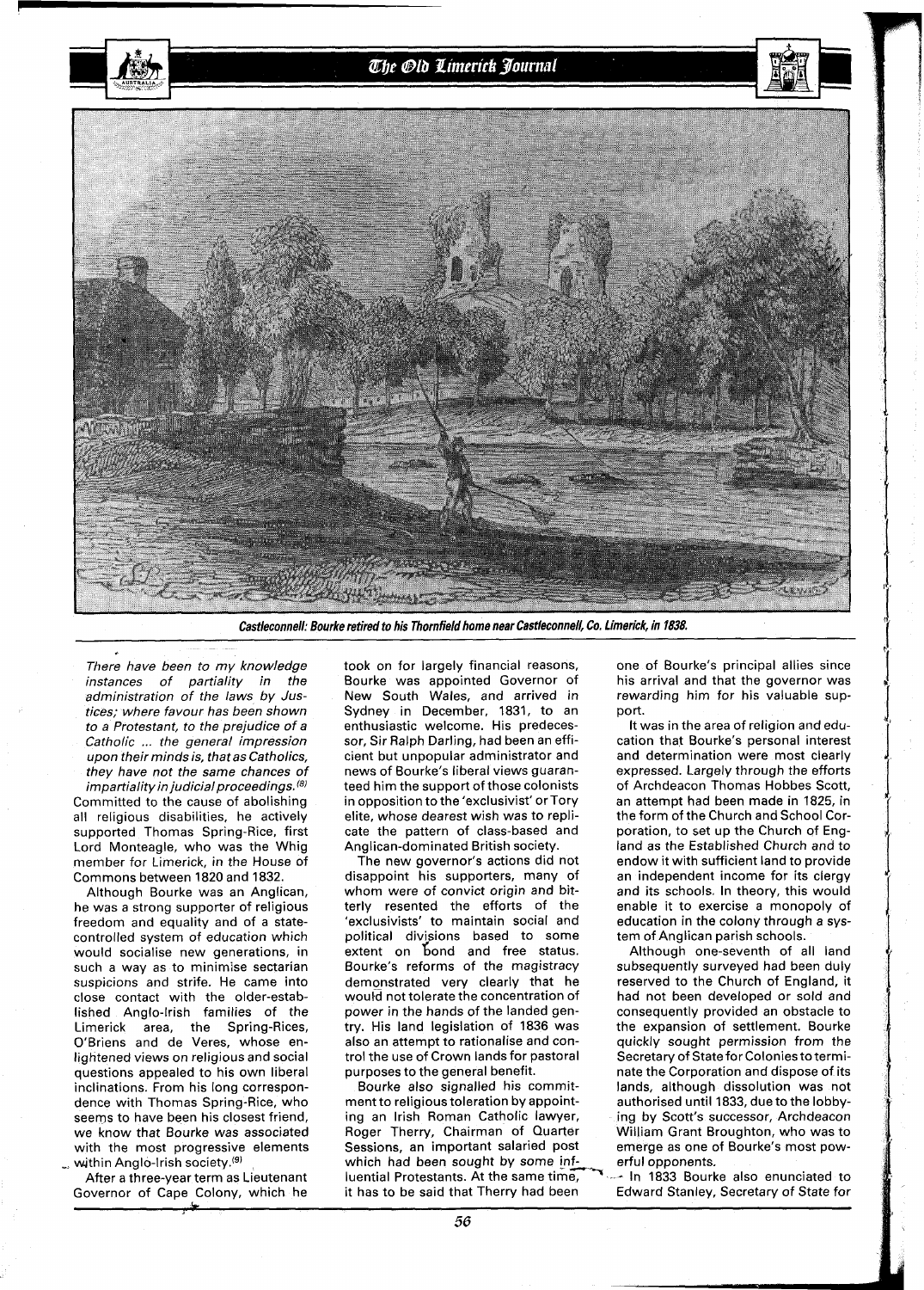

### Australian Edition

colonies, his opposition to an Established Church:

**In a newcountry, to which perSOnS of**  all religious persuasions are invited **to resort, it will be impossible to establish a dominant and endowed Church without much hostility and great improbability of its becoming permanent. The inclination of the ~o/onists, which keeps pace with the Spirit of the Age, is decidedly adverse to such an Institution; and I fear the interests of Religion would be prejudiced by its Establish**ment.<sup>(10)</sup>

Although he did not spell out his personal views in this pragmatically argued case, Bourke was no doubt influenced by his liberal upbringing and Irish experience to oppose any form of religious discrimination or monopoly. His suggestion was that all three major denominations in the colony, Anglicans, Roman Catholics and Presbyterians, should receive support from government in proportion to the number of their followers and that wherever a congregation managed to raise, £300 or more, towards the cost of a church and minister's residence, the government should grant them an equal amount. There was also a scale of government stipends to 'duly appointed' clergy in relation to the size of their flock.

It was more than two years before Bourke received approval from London for these proposals, thanks to Broughton's objections and changes of government, but, in July, 1836, he successfully took a bill through the local Legislative Council which implemented his plan. The Church Act, as it came to be callad, received wide support and was instrumental in almost trebling the number of colonial clergy within five years and substantially increasing the number of churches.

Bourke was a man of principle, but he was also a skilful and wily politician with the knack of obtaining support from diverse groups in colonial society. However, his attempt to neutralise Broughton was unsuccessful. By suggesting the creation of an Anglican Bishopric in New South Wales, Bourke no doubt hoped that promotion would oblige Broughton to be more cooperative. Instead, Broughton managed to obtain the post without any strings attached and to exercise his enhanced authority against the governor.

Nevertheless, the new Secretary of State, Lord Glenelg, was so impressed with Bourke's argument for denominational equality that he instructed the Governor of Van Diemen's Land to introduce similar legislation there and although it received more opposition than in New South Wales due to the relative paucity of Roman Catholics in the colony and to noore determined resistance from the Anglican clergy, it



**The plaque to Bourke's memory at the Church of Ireland, Stradbally, Casfleconnell. 'He was born on the4th**  of May, 1778. He was suddenly called in this house of prayer and fell asleep in the Lord on the 12th of August, 1855'. The date of Bourke's birth was, in fact, a year earlier than that given on this plaque.

Although Bourke had devised legis-<br>-another Limerick landowner, as Chief<br>-ation which had the appearance of Secretary in 1831, as a means of reducbringing the churches under state con- ing sectarian differences. Although the trol through the power of the purse system was non-denominational, it strings, it is clear that he intended it to was not secular. Provision was made be only a temporary expedient made for daily scripture readings acceptable necessary by the peculiar conditions of to both Protestants and Roman Cathcolonial life. Government aid was an olics and for religious instruction one inducement to the churches to raise day a week for members of all denomimore funds themselves, and he envis- nations by {heir respective ministers.

was eventually passed by the Legisla-<br>tive Council in November, 1837.<sup>(11)</sup> had been initiated in Ireland by Stanley, ve Council in November, 1837.<sup>(11)</sup> had been initiated in Ireland by Stanley,<br>Although Bourke had devised legis-**another Limerick landowner, as Chief** Secretary in 1831, as a means of reducto both Protestants and Roman Cath-

aged a time when they would 'roll off  $\rightarrow \infty$  Again, there were pragmatic argu-State support like saturated leeches'.<sup>(12)</sup> ments for a system of this kind in New The second part of Bourke's plan for South Wales as well as issues of princithe separation of Church and State was ple which Bourke may have preferred<br>the introduction in New South Wales of to keep to himself. None of the denomito keep to himself. None of the denomi-